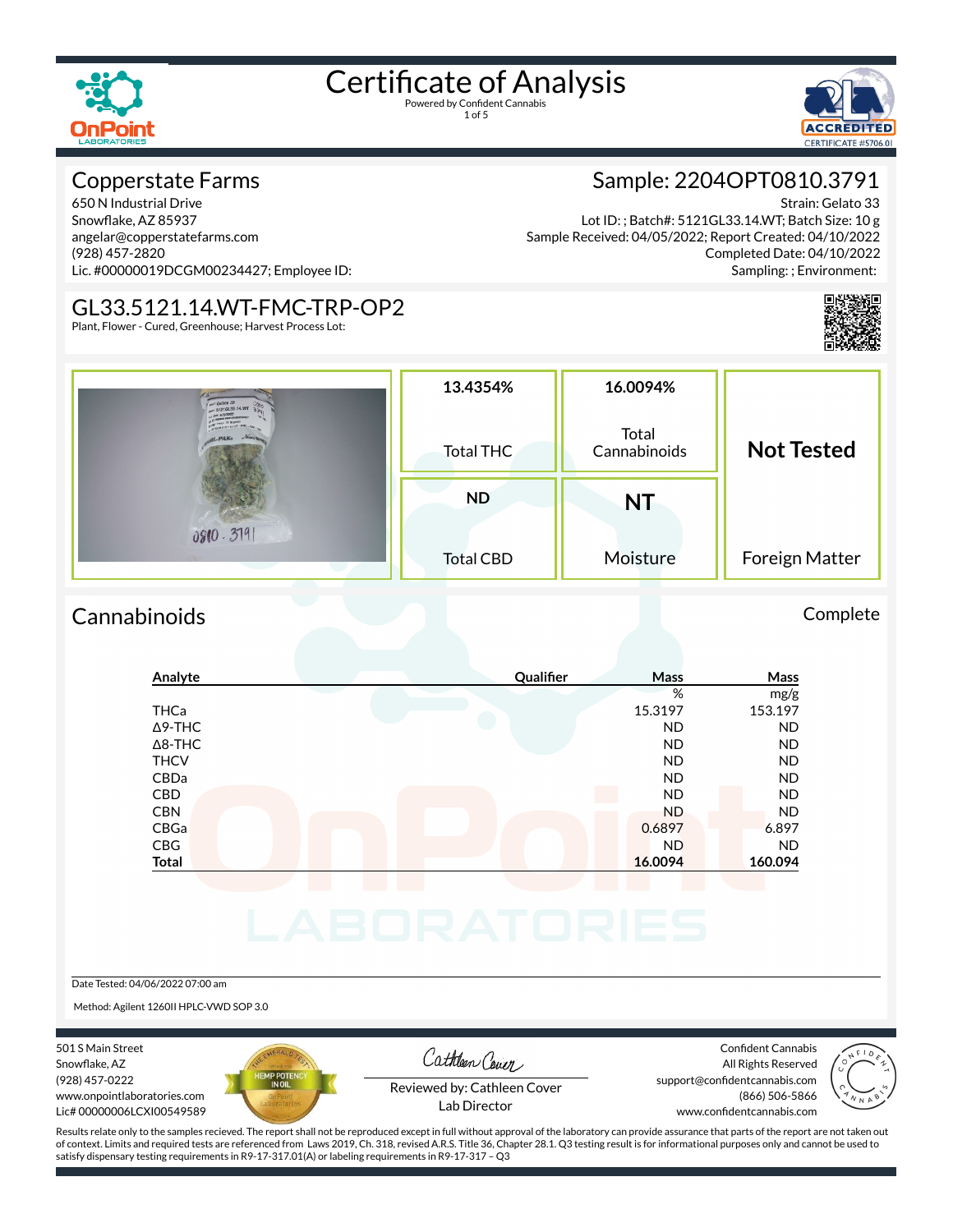



Strain: Gelato 33

#### Copperstate Farms

650 N Industrial Drive Snowflake, AZ 85937 angelar@copperstatefarms.com (928) 457-2820 Lic. #00000019DCGM00234427; Employee ID:

#### GL33.5121.14.WT-FMC-TRP-OP2

Plant, Flower - Cured, Greenhouse; Harvest Process Lot:

#### **Terpenes**

| Analyte                | Qualifier | LOO    | Limit | Mass                                      | <b>Status</b> |
|------------------------|-----------|--------|-------|-------------------------------------------|---------------|
|                        |           | %      | $\%$  | %                                         |               |
| Farnesene              |           | 0.0400 |       | 0.5201                                    | <b>Tested</b> |
| <b>B-Caryophyllene</b> |           | 0.0400 |       | 0.3526                                    | <b>Tested</b> |
| δ-Limonene             |           | 0.0400 |       | 0.2747                                    | Tested        |
| α-Humulene             |           | 0.0400 |       | 0.1672                                    | <b>Tested</b> |
| Linalool               |           | 0.0400 |       | 0.0838                                    | <b>Tested</b> |
| α-Pinene               |           | 0.0400 |       | 0.0669                                    | <b>Tested</b> |
| <b>B-Pinene</b>        |           | 0.0400 |       | 0.0512                                    | <b>Tested</b> |
| Endo-Fenchyl Alcohol   |           | 0.0400 |       | 0.0454                                    | <b>Tested</b> |
| 1,4-Cineole            |           | 0.0400 |       | <b>ND</b>                                 | <b>Tested</b> |
| 3-Carene               |           | 0.0400 |       | <b>ND</b>                                 | <b>Tested</b> |
| α-Bisabolol            |           | 0.0400 |       | <b>ND</b>                                 | <b>Tested</b> |
| α-Cedrene              |           | 0.0400 |       | <b>ND</b>                                 | <b>Tested</b> |
| α-Phellandrene         |           | 0.0400 |       | <b>ND</b>                                 | <b>Tested</b> |
| α-Terpinene            |           | 0.0400 |       | <b>ND</b>                                 | <b>Tested</b> |
| α-Terpineol            |           | 0.0400 |       | <loq< td=""><td><b>Tested</b></td></loq<> | <b>Tested</b> |
| <b>B-Myrcene</b>       |           | 0.0400 |       | <loq< td=""><td><b>Tested</b></td></loq<> | <b>Tested</b> |
| Borneol                |           | 0.0400 |       | <b>ND</b>                                 | <b>Tested</b> |
| Camphene               |           | 0.0400 |       | <loq< td=""><td><b>Tested</b></td></loq<> | <b>Tested</b> |
| Camphor                |           | 0.0400 |       | <b>ND</b>                                 | <b>Tested</b> |
| Caryophyllene Oxide    |           | 0.0400 |       | ND.                                       | <b>Tested</b> |
| Cedrol                 |           | 0.0400 |       | <b>ND</b>                                 | Tested        |
| cis-Nerolidol          |           | 0.0400 |       | <b>ND</b>                                 | Tested        |
| cis-Ocimene            |           | 0.0400 |       | <b>ND</b>                                 | <b>Tested</b> |
| Eucalyptol             |           | 0.0400 |       | <b>ND</b>                                 | <b>Tested</b> |
| Fenchone               |           | 0.0400 |       | <b>ND</b>                                 | <b>Tested</b> |
| y-Terpinene            |           | 0.0400 |       | <b>ND</b>                                 | <b>Tested</b> |
| y-Terpineol            |           | 0.0400 |       | <b>ND</b>                                 | <b>Tested</b> |
| Geraniol               |           | 0.0400 |       | <b>ND</b>                                 | <b>Tested</b> |
| Geranyl Acetate        |           | 0.0400 |       | <b>ND</b>                                 | <b>Tested</b> |
| Guaiol                 |           | 0.0400 |       | <b>ND</b>                                 | <b>Tested</b> |
| Isoborneol             |           | 0.0400 |       | <b>ND</b>                                 | <b>Tested</b> |
| Isopulegol             |           | 0.0400 |       | <b>ND</b>                                 | <b>Tested</b> |
| Menthol                |           | 0.0400 |       | <b>ND</b>                                 | <b>Tested</b> |
| Nerol                  |           | 0.0400 |       | <b>ND</b>                                 | <b>Tested</b> |
| Ocimene                |           | 0.0400 |       | <b>ND</b>                                 | <b>Tested</b> |
| Pulegone               |           | 0.0400 |       | <b>ND</b>                                 | <b>Tested</b> |
| Sabinene               |           | 0.0400 |       | <b>ND</b>                                 | <b>Tested</b> |
| Sabinene Hydrate       |           | 0.0400 |       | <b>ND</b>                                 | <b>Tested</b> |
| Terpinolene            |           | 0.0400 |       | <b>ND</b>                                 | <b>Tested</b> |
| Valencene              |           | 0.0400 |       | <b>ND</b>                                 | Tested        |

## Primary Aromas

Completed Date: 04/10/2022 Sampling: ; Environment:

Sample: 2204OPT0810.3791

Lot ID: ; Batch#: 5121GL33.14.WT; Batch Size: 10 g

Sample Received: 04/05/2022; Report Created: 04/10/2022



Total Terpenes

Date Tested: 04/07/2022 12:00 am

Method: Agilent Intuvo 9000 gas chromatography direct injection

501 S Main Street

Snowflake, AZ (928) 457-0222 www.onpointlaboratories.com Lic# 00000006LCXI00549589 Cathleen Cover

Confident Cannabis All Rights Reserved support@confidentcannabis.com (866) 506-5866



Reviewed by: Cathleen Cover Lab Director

www.confidentcannabis.com

Results relate only to the samples recieved. The report shall not be reproduced except in full without approval of the laboratory can provide assurance that parts of the report are not taken out of context. Limits and required tests are referenced from Laws 2019, Ch. 318, revised A.R.S. Title 36, Chapter 28.1. Q3 testing result is for informational purposes only and cannot be used to satisfy dispensary testing requirements in R9-17-317.01(A) or labeling requirements in R9-17-317 – Q3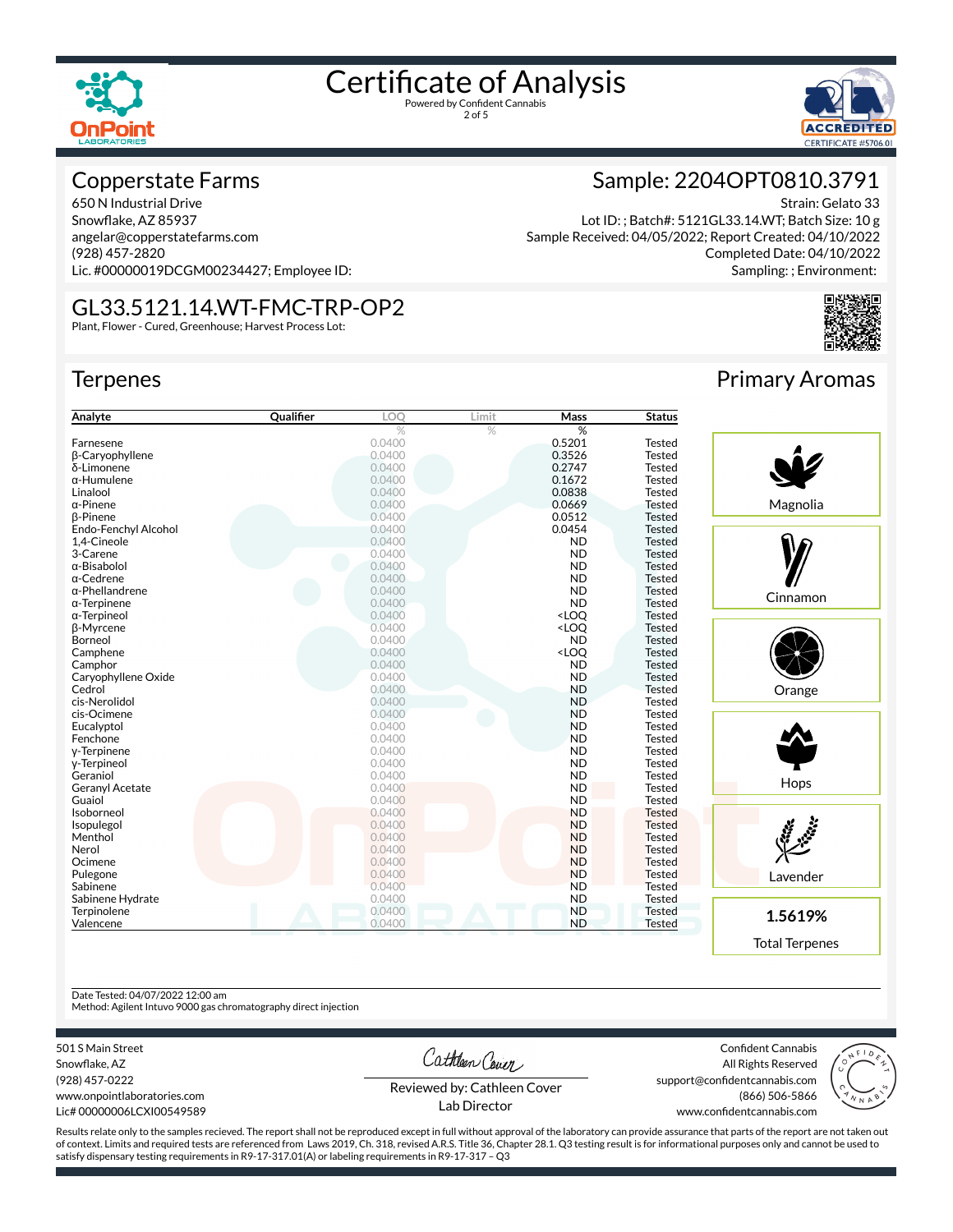

3 of 5



Sample: 2204OPT0810.3791

Lot ID: ; Batch#: 5121GL33.14.WT; Batch Size: 10 g

Sample Received: 04/05/2022; Report Created: 04/10/2022

#### Copperstate Farms

650 N Industrial Drive Snowflake, AZ 85937 angelar@copperstatefarms.com (928) 457-2820 Lic. #00000019DCGM00234427; Employee ID:

#### GL33.5121.14.WT-FMC-TRP-OP2

Plant, Flower - Cured, Greenhouse; Harvest Process Lot:

### Microbials Pass



Strain: Gelato 33

Completed Date: 04/10/2022



of context. Limits and required tests are referenced from Laws 2019, Ch. 318, revised A.R.S. Title 36, Chapter 28.1. Q3 testing result is for informational purposes only and cannot be used to satisfy dispensary testing requirements in R9-17-317.01(A) or labeling requirements in R9-17-317 – Q3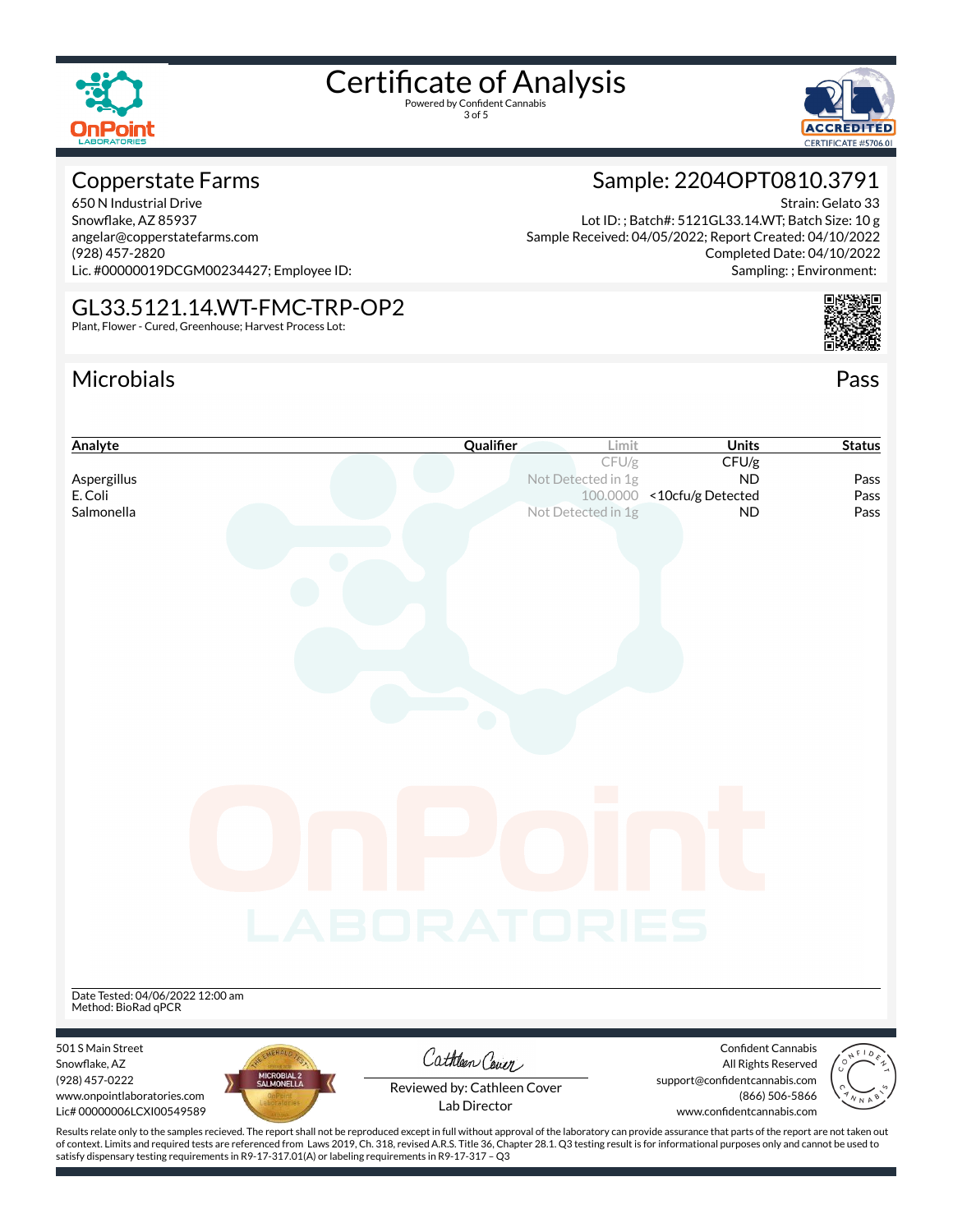



#### Copperstate Farms

650 N Industrial Drive Snowflake, AZ 85937 angelar@copperstatefarms.com (928) 457-2820 Lic. #00000019DCGM00234427; Employee ID:

#### GL33.5121.14.WT-FMC-TRP-OP2

Plant, Flower - Cured, Greenhouse; Harvest Process Lot:

### Heavy Metals **Pass**

### Sample: 2204OPT0810.3791

Strain: Gelato 33 Lot ID: ; Batch#: 5121GL33.14.WT; Batch Size: 10 g Sample Received: 04/05/2022; Report Created: 04/10/2022 Completed Date: 04/10/2022 Sampling: ; Environment:



| Analyte                                                                              | Qualifier                   | Mass                                                                                                           | LOQ              | Limit                     | <b>Status</b>                                   |                                   |
|--------------------------------------------------------------------------------------|-----------------------------|----------------------------------------------------------------------------------------------------------------|------------------|---------------------------|-------------------------------------------------|-----------------------------------|
|                                                                                      |                             | PPB                                                                                                            | PPB              | PPB                       |                                                 |                                   |
| Arsenic                                                                              |                             | <loq< td=""><td>200.00</td><td>400.00</td><td>Pass</td><td></td></loq<>                                        | 200.00           | 400.00                    | Pass                                            |                                   |
| Cadmium                                                                              |                             | $<$ LOQ                                                                                                        | 200.00<br>500.00 | 400.00                    | Pass                                            |                                   |
| Lead<br>Mercury                                                                      |                             | <loq<br><loq< td=""><td>600.00</td><td>1000.00<br/>1200.00</td><td>Pass<br/>Pass</td><td></td></loq<></loq<br> | 600.00           | 1000.00<br>1200.00        | Pass<br>Pass                                    |                                   |
|                                                                                      |                             |                                                                                                                |                  |                           |                                                 |                                   |
|                                                                                      |                             |                                                                                                                |                  |                           |                                                 |                                   |
|                                                                                      | <b>_ABORATORIES</b>         |                                                                                                                |                  |                           |                                                 |                                   |
| Date Tested: 04/07/2022 12:00 am<br>Method: Agilent 7800 ICP MS<br>501 S Main Street |                             |                                                                                                                |                  |                           | Confident Cannabis                              | $A$ $F$ <sup><math>D</math></sup> |
| Snowflake, AZ                                                                        |                             | Cathleen Cover                                                                                                 |                  |                           | All Rights Reserved                             |                                   |
| (928) 457-0222<br>www.onpointlaboratories.com<br>Lic# 00000006LCXI00549589           | HEAVY METALS<br>IN HEMP OIL | Reviewed by: Cathleen Cover<br>Lab Director                                                                    |                  | www.confidentcannabis.com | support@confidentcannabis.com<br>(866) 506-5866 |                                   |

Results relate only to the samples recieved. The report shall not be reproduced except in full without approval of the laboratory can provide assurance that parts of the report are not taken out of context. Limits and required tests are referenced from Laws 2019, Ch. 318, revised A.R.S. Title 36, Chapter 28.1. Q3 testing result is for informational purposes only and cannot be used to satisfy dispensary testing requirements in R9-17-317.01(A) or labeling requirements in R9-17-317 – Q3